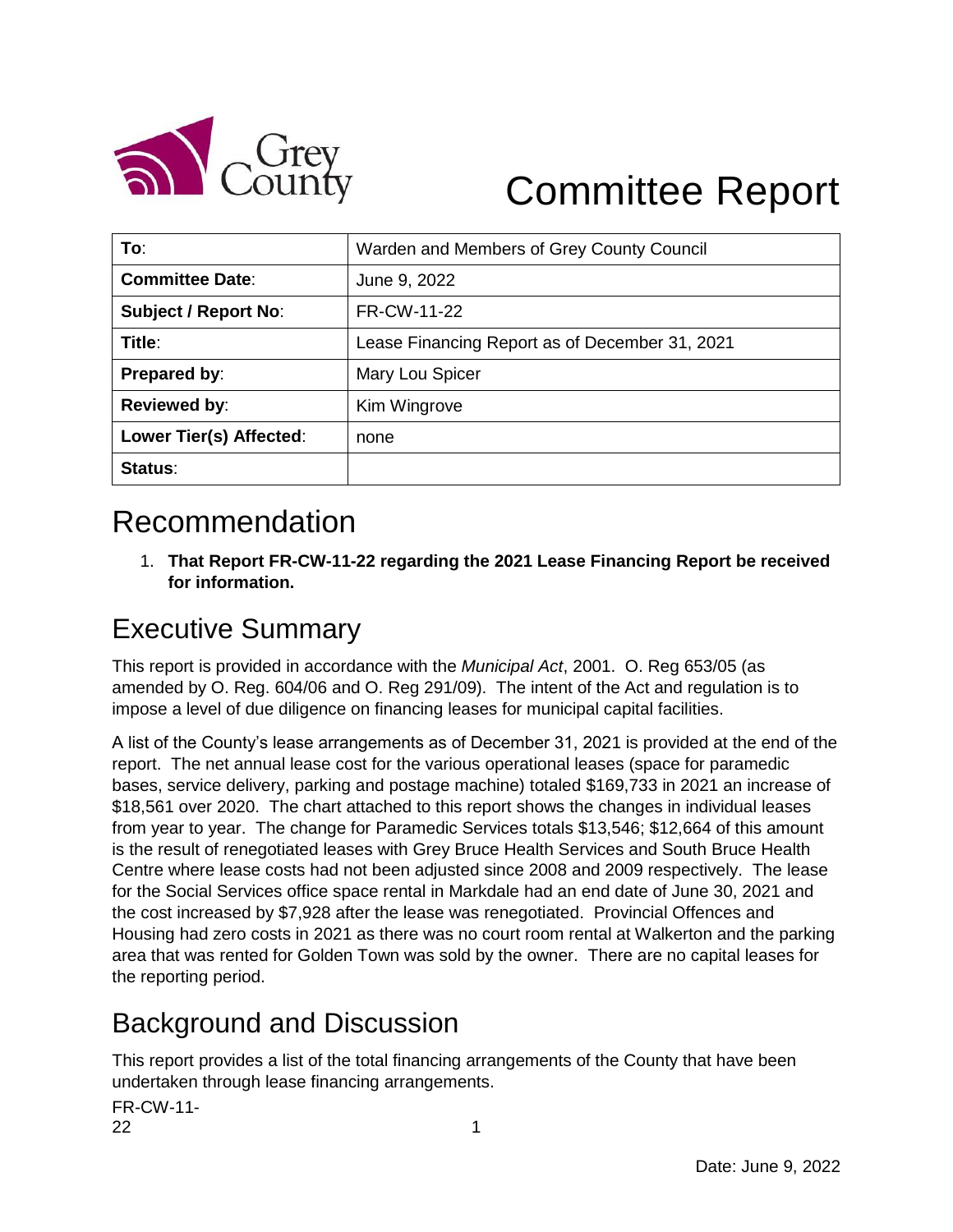These lease arrangements are considered operational in nature and a low-risk to the County's long-term financial health.

### Legal and Legislated Requirements

This report is submitted in accordance with the *Municipal* Act, 2001, O. Reg. 653/05.

### Financial and Resource Implications

The County's 2022 annual budget has been developed based upon the lease financing arrangements in the attached schedule.

## Relevant Consultation

- $\boxtimes$  Internal Departmental staff during the preparation of 2021 year-end working papers
- ☐ External (list)

#### Appendices and Attachments

Lease and Rental Commitments as of December 31, 2021